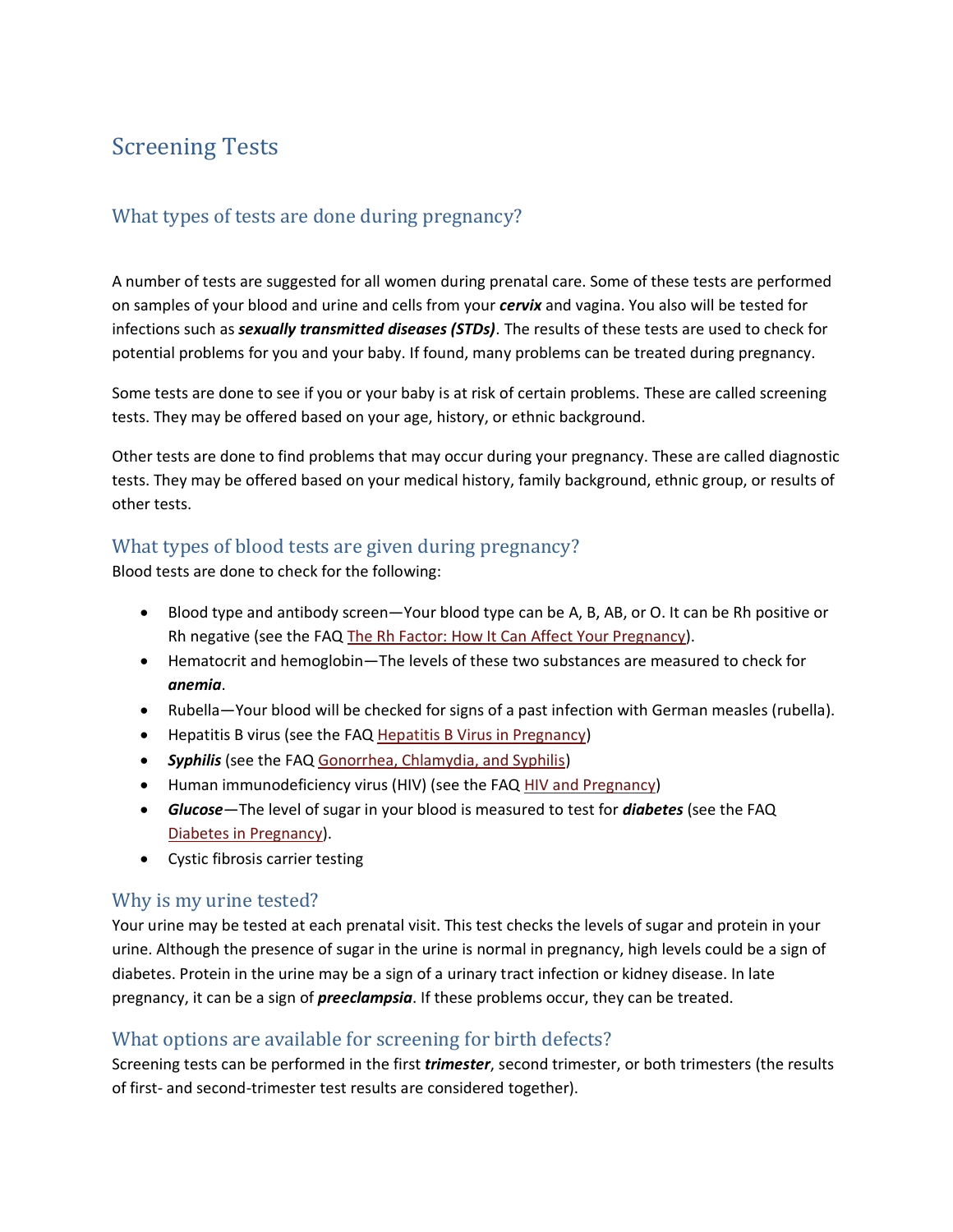Carrier testing also is an option before and during pregnancy. Carrier testing checks whether one parent is a *carrier* or both parents are carriers of certain inherited disorders. Cystic fibrosis carrier testing is available for all pregnant women. Other carrier tests are recommended for people of certain ethnic backgrounds or those who have a strong family history of a genetic disease.

## What tests are included in first-trimester screening for birth defects?

First trimester screening tests for birth defects include blood tests and an ultrasound exam performed between 11 weeks and 14 weeks of pregnancy. These tests assess the risk of *Down syndrome* and *trisomy 18*. This screening can be done as a single combined test or as part of a step-by-step process.

The ultrasound exam, called nuchal translucency screening, is used to measure the skin thickness at the back of the neck of the fetus. An increase in this space may be a sign of Down syndrome, trisomy 18, or other problems. The blood tests measure the level of two substances in the mother's blood called pregnancy-associated plasma protein A and human chorionic gonadotropin. Increased levels of these two proteins may be a sign of Down syndrome.

## What tests are included in second-trimester screening for birth defects?

In the second trimester, a test called "multiple marker screening" is offered to screen for Down syndrome, trisomy 18, and *neural tube defects*. This test measures the level of three or four of the following substances in your blood:

- 1. Alpha-fetoprotein (AFP) A substance made by a growing fetus, which is found in *amniotic fluid*, fetal blood, and, in smaller amounts, in the mother's blood.
- 2. Estriol A hormone made by the *placenta* and the liver of the fetus.
- 3. Human chorionic gonadotropin
- 4. Inhibin-A A hormone produced by the placenta.

The test using the first three substances is called a triple screen. The test using all four substances is called a quadruple screen (see the FAQ [Screening Tests for Birth Defects\)](http://www.acog.org/publications/faq/faq165.cfm).

#### If I am at risk of having a baby with a birth defect, what tests may be performed?

If the results of screening show that there is an increased risk of having a baby with a birth defect, the following diagnostic tests may be done:

- Amniocentesis—For this test, a small amount of amniotic fluid and cells are taken from the sac surrounding the fetus and tested. This test is done in the second trimester of pregnancy.
- Chorionic villus sampling (CVS)—For this test, a small sample of cells is taken from the placenta and tested. This test is done in the first trimester of pregnancy.
- Ultrasound—This type of ultrasound exam gives a detailed view of the baby's organs and features.

Both amniocentesis and CVS carry a small risk of fetal loss. Your health care provider can explain these risks to you.